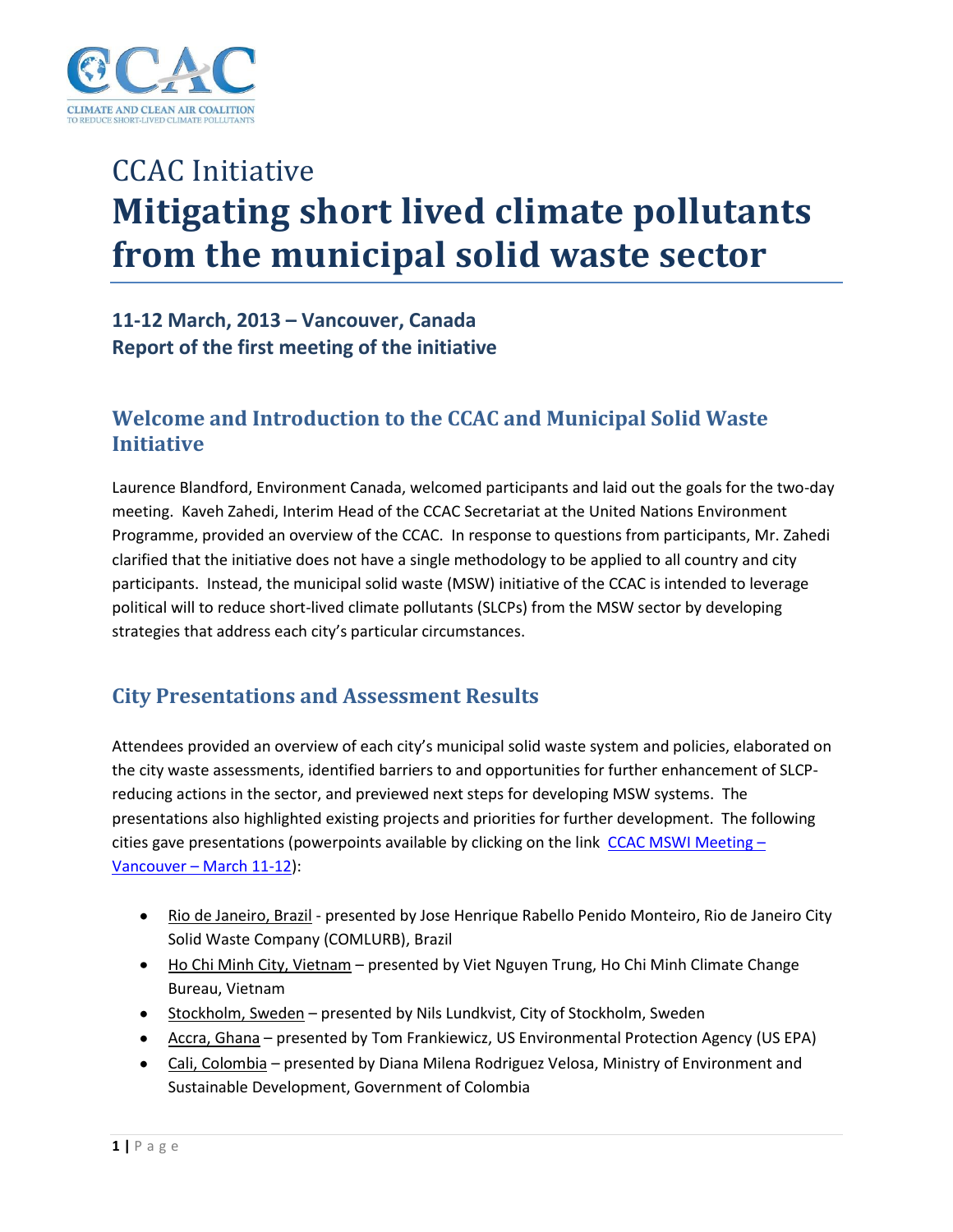- Penang, Malaysia presented by Hung Teik Khor, Zero Waste Malaysia
- Lagos, Nigeria presented by Andrea Stowell, Clinton Climate Initiative (CCI)
- New York, New York presented by Elizabeth Balkan, City of New York, US
- Dhaka, Bangladesh presented by Bipan Kumar Saha, Dhaka North City Corporation, Bangladesh
- Viña del Mar, Chile presented by Waldo Ceballos Ibarra, Municipality of Viña del Mar, Chile
- C40-CCI Cities Ricardo Cepeda, C40

#### **Common Threads**

Several common themes emerged from the presentations:

**Waste hierarchy:** It is clear that the waste hierarchy, as emphasized by Stockholm, should be considered when planning MSW systems. Sustainable waste management plans typically first seek to reduce, then reuse and recycle waste. Remaining waste can be processed to recover energy, and finally landfilled if it cannot otherwise be used. Several participating cities are already conducting pilot projects to divert waste and move up the waste hierarchy.

**Waste collection fees:** Waste collection fees varied across cities. Cities stressed that identifying the appropriate fee level is important for ensuring a sustainable revenue base that can support services.

**Leachate control**: Both Rio de Janeiro and Accra identified leachate contamination as a problem. Without an advanced waste scheme, developing countries will continue to see contamination of surrounding land and water from leachate. Leachate is however both difficult and expensive to treat.

**Waste collection:** Waste that is not collected is often openly burned, creating black carbon, which is deleterious to human health and the environment. However, it is difficult to accurately assess the share of waste that is uncollected, especially in rural areas where collection services can be most limited. There is a need to address this data gap. For the MSW initiative, estimating the share of waste that is uncollected or burned is important for determining the contribution of actions to reducing SLCPs. To improve collection, some cities have relied on community-based approaches which have been profitable because they reduce the need for and expense of transportation. Accra has had success with this approach and is currently exploring its scalability.

**Organics:** The assessments demonstrated that all tropical countries participating in the initiative showed high percentages of organics in their waste streams, and thus could benefit from waste diversion schemes. Organics presented several challenges for waste systems in participating countries:

- Organics that remain uncollected or are inadequately managed present a serious health risk and decrease the quality of life for neighboring communities.
- Humidity in tropical countries makes processing organics difficult, and collection and transportation can be challenging especially during the rainy season.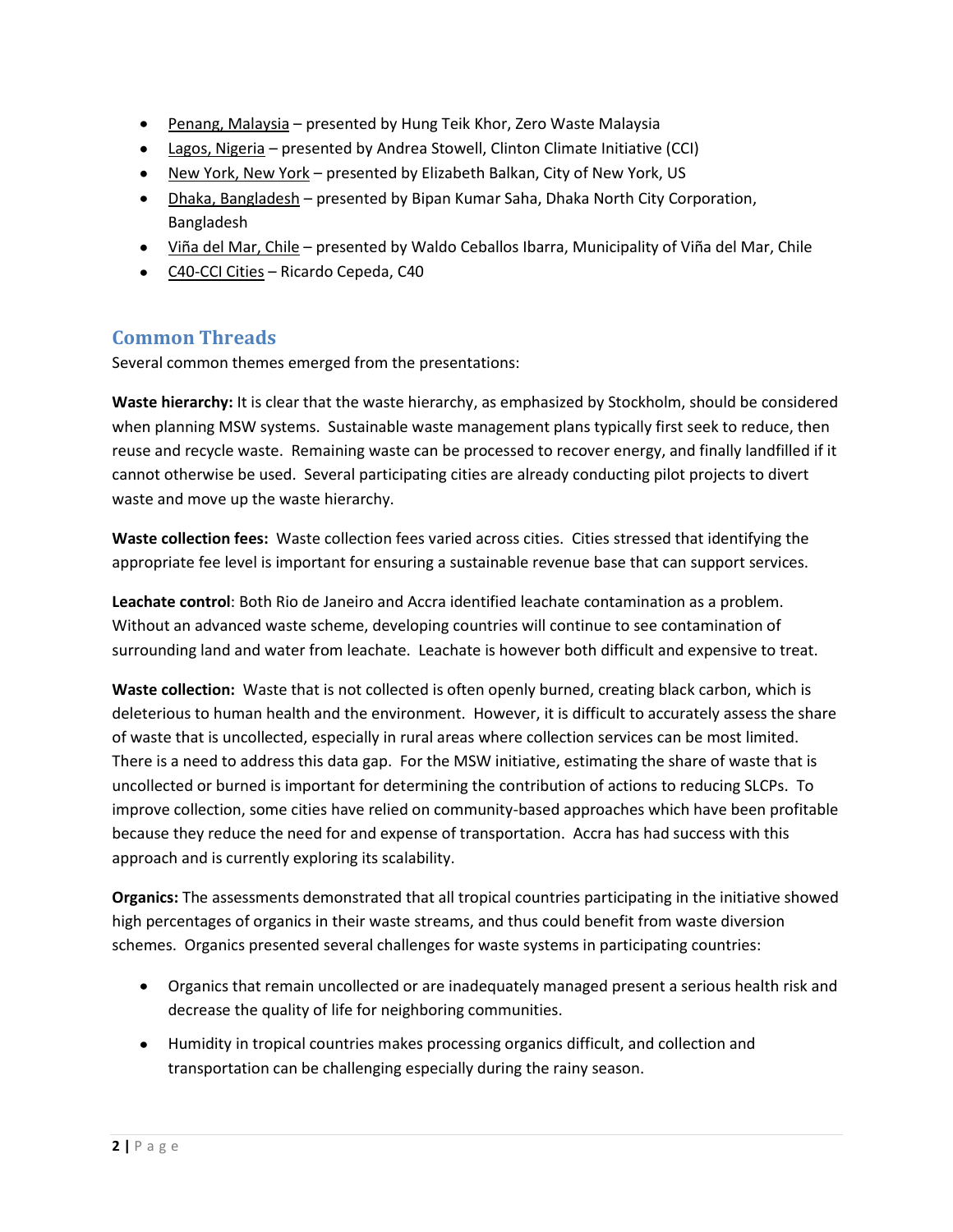- Household collection of organics is key, however source separation to produce a quality feedstock for composting is both challenging and expensive. Some cities have shifted to collecting organics from markets to enable more efficient collection.
- Community-based programs can be sustainable, especially if negotiated with large organic waste producers like hotels and restaurants. The challenges here are limited land availability in communities and whether pilot projects can be scaled-up and replicated.
- Access to robust markets for compost is critical to the success of organics utilization. To enable market access, the organics feedstock must be relatively uncontaminated so as to produce high quality compost that can compete with chemical fertilizers in the market.
- Some cities found that composting was too expensive and thus chose to landfill their organics. Some composting systems are also labor intensive, thereby adding to the cost of these plants. It is important to ascertain how waste diversion and composting can be designed to be economically feasible so that more cities can implement this approach. If composting is not economically feasible, other options will need to be identified.

**Innovative financing**: The collapse of the price for certified emission reductions (CERs) on the carbon market has limited project financing that some cities were depending on to sustain projects. As such, cities are now looking towards innovative financing mechanisms that will attract equity investments or reduce the debt-to-equity ratio required to finance these projects.

**C40 approach to working with cities**: It is important to assess what actions are within the capacity of each city to implement, and then select those actions that are a priority for the cities. Actions should be high impact, or be a series of small actions that can lead to a high impact. They should also focus on identifying and overcoming barriers. It is important to collect data and develop action plans *with* cities to ensure cities own projects.

# **Evaluation of the City Assessment Process**

Andrea Stowell, CCI, and Tom Frankiewicz, US EPA, evaluated the city assessment process. The city assessments are not limited to data collection. Rather, they are intended to qualitatively assess each city's existing solid waste management system, specific priorities and identify key stakeholders to help guide the identification of MSW projects that meet a city's waste needs and reduce SLCPs. It is important to determine the level of data and tools needed to establish a baseline and measure SLCP reductions. This could be useful in the future if the international carbon market picks up again and for measuring cities emissions reduction progress. Each city is at a different stage and has different priorities. The key to helping identify and ultimately implement projects is to work closely with cities to uncover this information. Other key considerations that lead to successful implementation include transparent processes for identifying projects, securing political support for initiatives, and developing a sustainable and robust revenue base.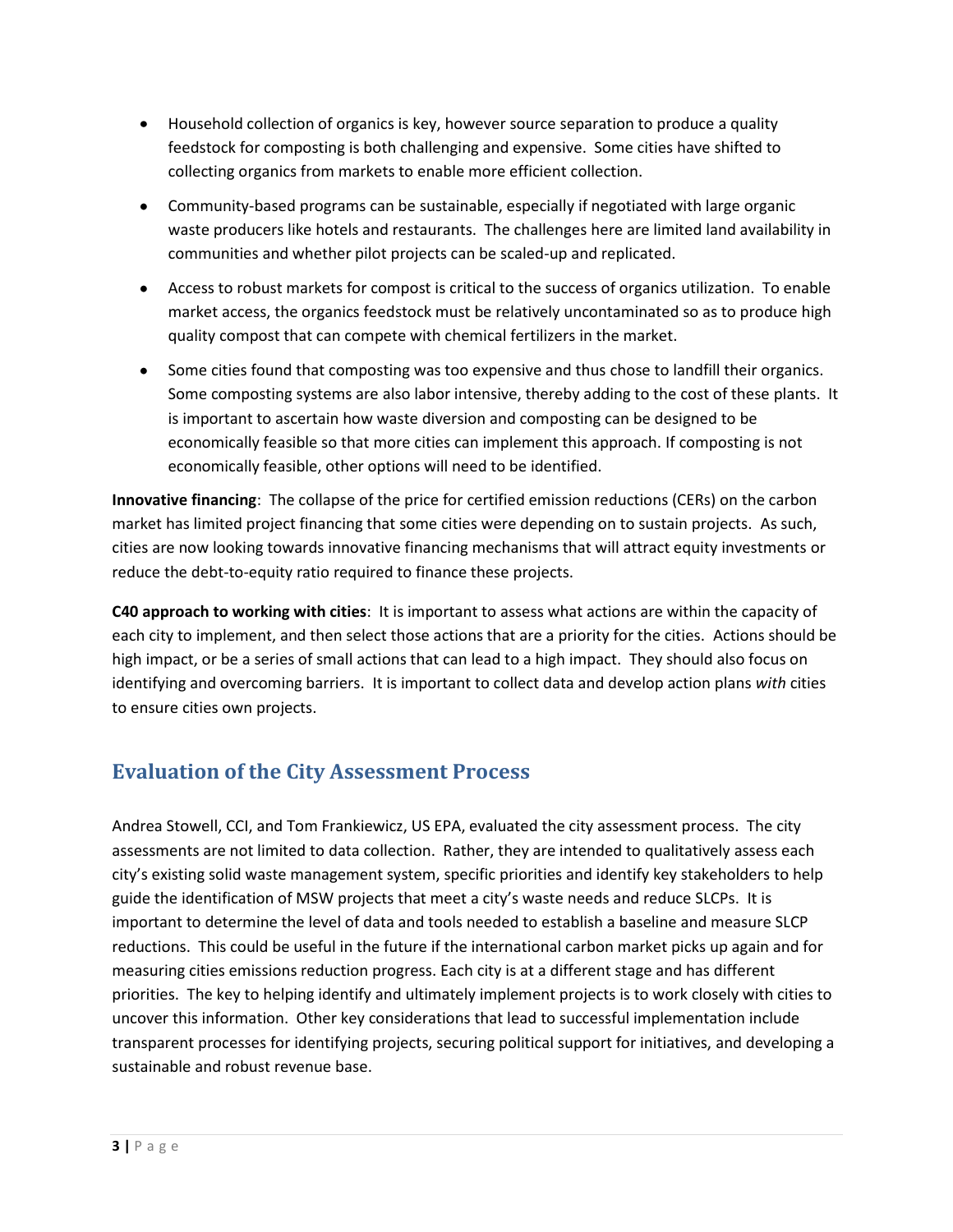**Participants determined that the assessment tool was not always useful in helping cities identify projects and data points collected may need to be modified depending on where cities are in the project development timeline.** Thus, it was important for implementers to use the assessment for data collection purposes, and then expand their assessment depending on the city's needs.

**Assessments are intended to identify actions that reduce SLCPs, and can be broadened to include emission reductions from secondary sources in MSW management systems.** In line with CCAC's purpose, actions should aim to identify all opportunities for reducing methane and black carbon. For example, the MSW initiative could begin to address the emissions produced by diesel-powered trucks used for collection and look for solutions such as eco-driving or optimizing routes that are currently in use in participating cities.

**The Initiative should clarify how it can help cities reduce SLCPs through sustainable MSW** 

**management.** The initiative should better define what value it can add to cities looking to improve MSW services. This is important in light of the limited funding available to support projects. Cities indicated that the initiative can provide critical technical assistance through its various members and should be a forum for engaging financial institutions for securing project financing, which is key to implementation. Other points made include the need to secure political buy-in, approach MSW holistically, and motivate other actors so that cities can work with partners to achieve their goals. It is worthwhile to continue discussing how the CCAC can continue to contribute beyond establishing projects in individual cities and especially what contributions can be made to reduce methane and black carbon through transformative actions. Continuing to engage both the national and local governments will be important to success.

**There is a need to define the initiative's goals more specifically.** Unifying goals would be helpful to offer consistency and provide direction for action. For example, the issue of waste reduction was raised several times as a goal and challenge the cities have experienced. Does the issue, which is fundamentally about sustainable consumption, fit in with what the initiative aims to achieve? One goal highlighted was to create software that can help assess waste accurately and quantify SLCP reductions. Therefore, existing models should be examined for their applicability.

## **City Action Plan Break-out Sessions**

Participants had the option of joining 2 out of 3 break-out sessions that provided an informal environment for in-depth discussions framed by the following questions:

- 1. How can we **reduce open burning** and **improve waste collection systems**?
- 2. How do I set up a successful **organics diversion and management** system?
- 3. How do I improve **landfill operations and management** and implement a successful **gas capture**  project?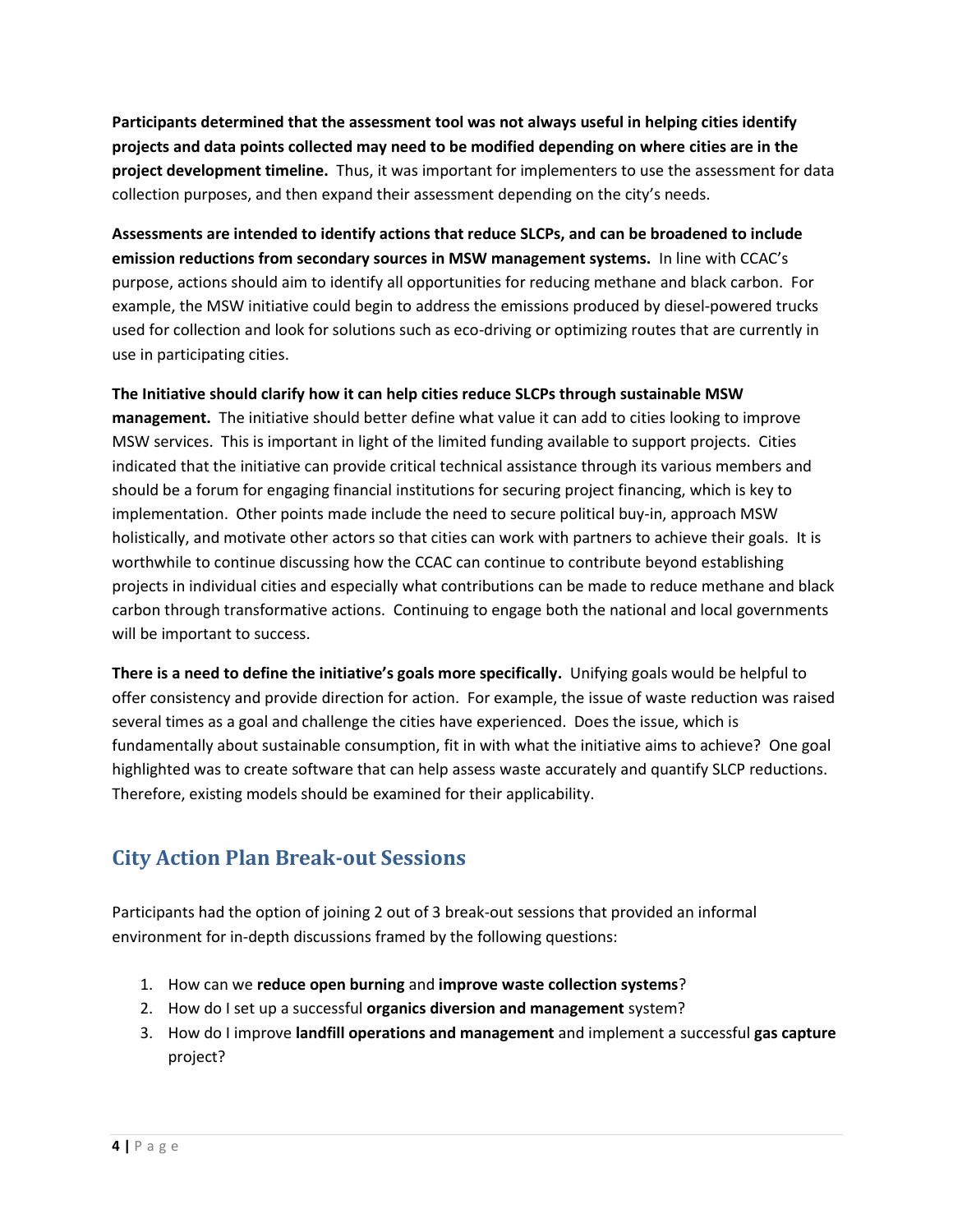Experts from the US EPA, Swedish EPA, C40-CCI Cities, and the Clinton Climate Initiative Waste and Water Team facilitated the discussions.

#### **Common Threads**

The issues surrounding waste collection, organics management and landfills must be addressed according to the specific circumstances of each country and municipality. As such, no single solution is a panacea. However integrated approaches can help close service gaps and help reduce and efficiently utilize waste. Key cross-cutting issues include:

- Access to information is critical for sustainable MSWM systems. A lack of data on waste characteristics makes it difficult to identify and successfully implement the most appropriate technologies and policies. Likewise, sharing information with stakeholders through education campaigns and the media is important for affecting the behavioral change necessary to drive political will to improve waste services, reduce waste, and segregate organics at the source.
- There must be a market for waste end-products such as compost, recyclables, and wastederived energy in order for related projects to be economically viable. Municipalities and national governments can play an important role in creating demand for products through incentives, procurement, and regulation.
- The CCAC is a useful forum for peer-to-peer sharing of best practices that can help policymakers adapt successful policies and technologies to their municipality's circumstances.
- MSW management systems should be designed using innovative financial mechanisms that can use public support to attract private financing, such as NAMAs or other approaches.
- There is a need to quantify externalities in order to monetize the wider benefits of sustainable waste management practices to the wider community.

#### **How can we reduce open burning and improve waste collection systems?**

**Participants expressed interest in CCAC continuing to facilitate the discourse on collection systems.** Participants suggested that the CCAC develop a step-wise approach to designing and improving a waste collection system and publish it on the knowledge platform. Additionally, participants encouraged CCAC to consider whether the initiative should address SLCPs from waste transportation systems.

**Fee generation and payment enforcement are key challenges to funding sustainable waste collection systems**. Rate structures and the collection of fees typically do not cover the full cost of providing collection services. For example, flat fees or fees based on socio-economic status do not accurately reflect waste generation rates or associated costs and fees set at the national level may not accurately reflect service costs at the local level. In order to deter illegal disposal of waste, the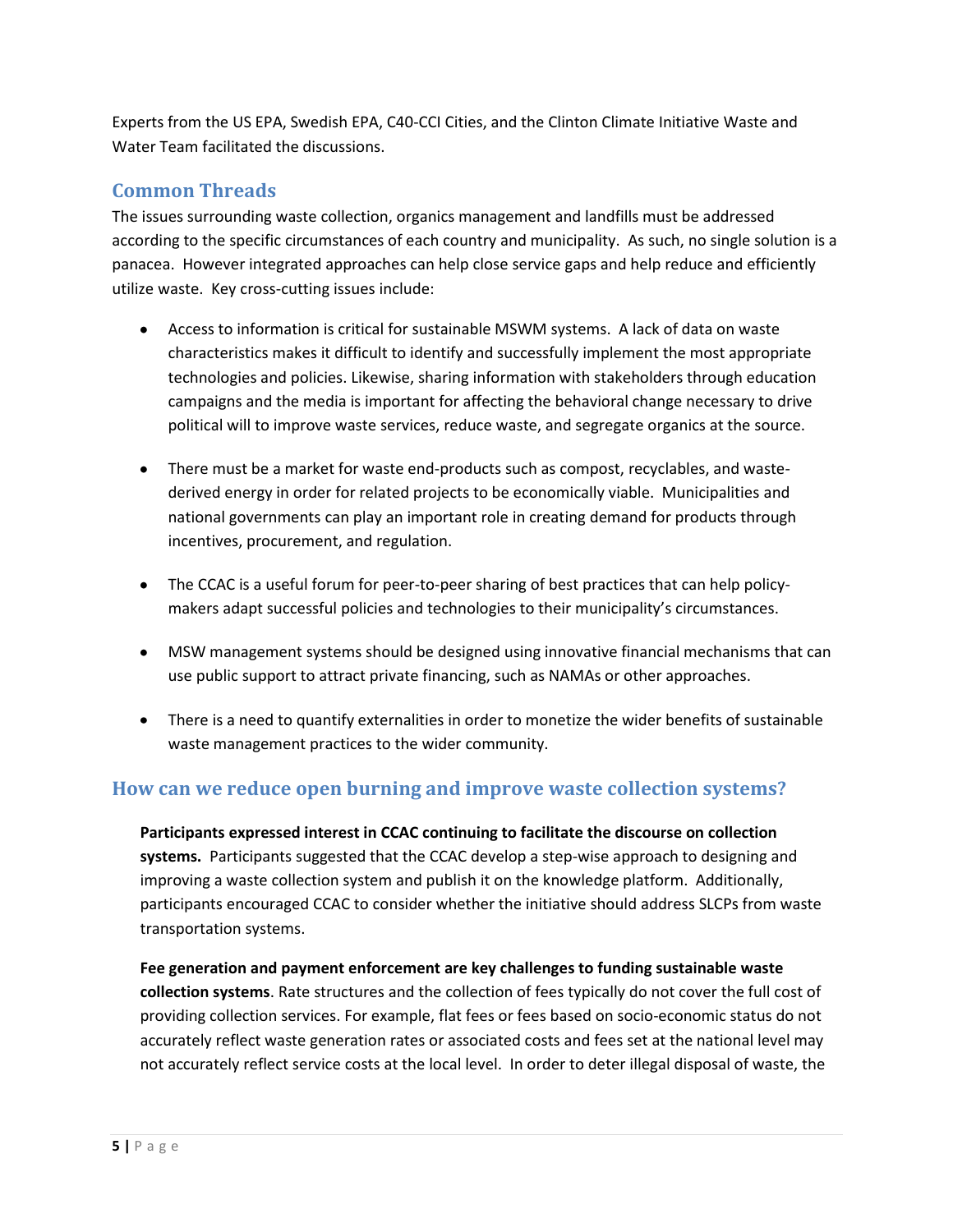appropriate level of service, collection fee structures, and enforcement mechanisms must be in place.

**Source-separation of organics is key to reducing feedstock contamination and subsequently producing high quality compost or energy.** This can result in higher revenue streams that improve the financial viability of organics management programs. Behavior and collection costs impact segregation activities. Behavioral changes are needed to improve source separation, but behaviors can be difficult to change. Innovative solutions such as results-based financing can incentivize source separation by communities and individuals, and use of the media can increase awareness to improve segregation. The high cost of collecting source-segregated organics can also be a hindrance for many cities.

**Waste is often not a political priority** thus engaging and educating key stakeholders, especially the Mayor's office, is critical to ensuring necessary support. The media can be used to make citizens more aware of waste issues, and to put pressure on politicians to improve waste systems.

**The provision of collection bins can be expensive but can also be an important determinant in improving collection rates.** To resolve this problem, some cities require private waste collection firms to provide the bins. However, this cost is often built into the service contract and passed on to the generator. Given that collection contracts are typically 3-5 years, and bins have a life expectancy of 7-10 years, requiring private collectors to supply bins can actually mean that a municipality or generator is paying for bins more frequently than if they were to purchase them outright.

**There is generally a lack of data regarding waste collection**, which is exacerbated by the participation of the informal waste sector. Data collection would thus be an important first step for making informed decisions on improving waste systems.

**Existing incentive structures are not always aligned with a city's waste diversion goals**. Policy frameworks must create a robust market for recyclables and products from organics in order to drive separation and waste utilization. For example, low tipping fees incentivize landfilling over delivering waste to formal recycling and composting facilities. However, in developing cities, low landfill tipping fees can also prevent open burning and recyclables are picked out of the waste stream by the informal recycling community regardless of tipping fees.

**It is difficult to hold private haulers accountable for an agreed upon level of service**. Incorporating performance standards in contract language and executing short-term collection contracts were noted as useful tools for enhancing accountability.

**The integration of informal waste collectors is a challenge to modernizing collection systems**. Informal waste collectors pull high value materials out of the waste stream, minimizing the potential to offset collection costs with the sale of recyclables. This is also a pressing social issue in some cities that will need to be managed.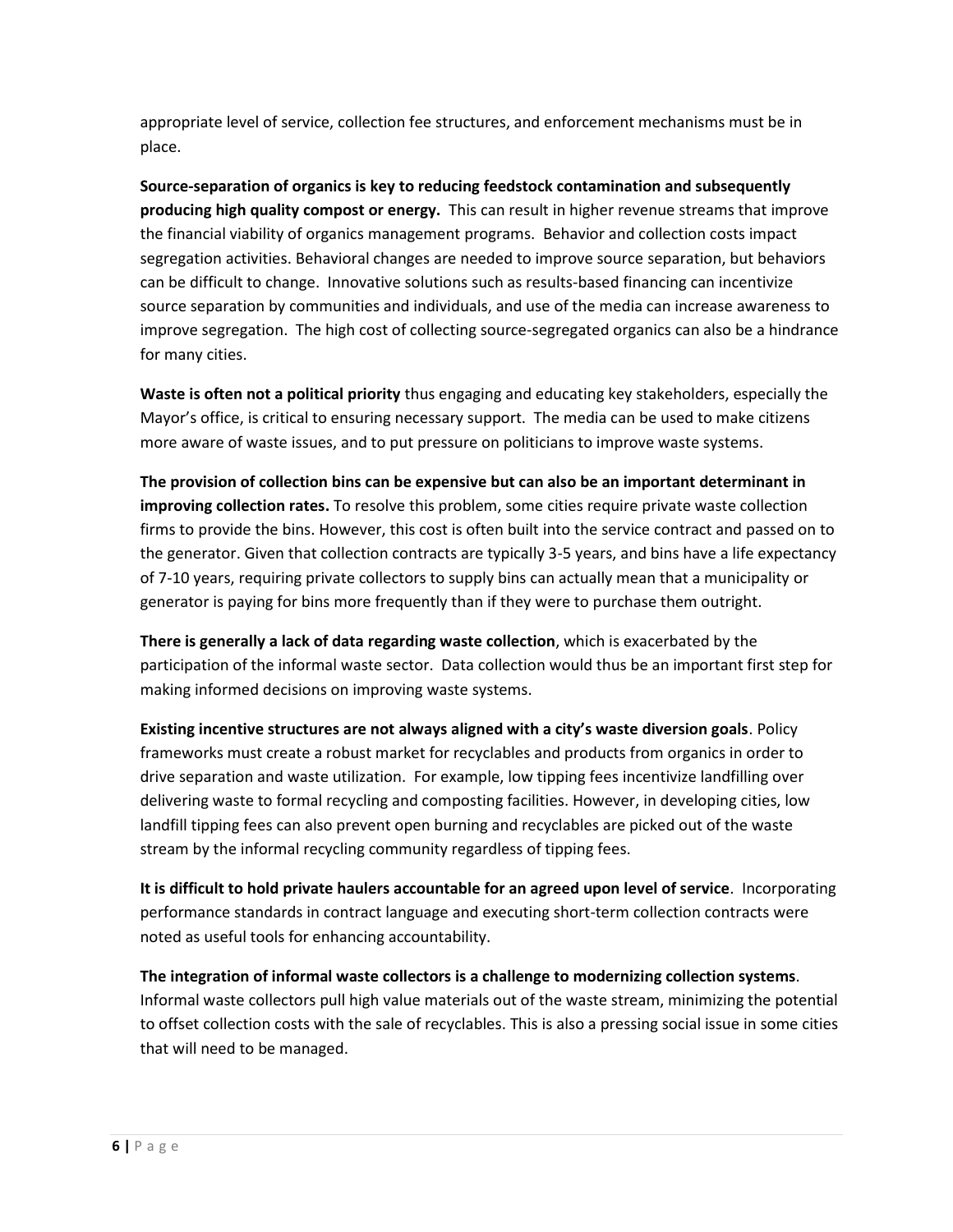**There is a need for integrating waste collection and disposal activities in order to optimize waste management systems.** Absent some level of harmonization, the variety of participants in the waste sector can lead to gaps in service delivery. Waste management plans at the municipal or regional level can help in closing these gaps. Additionally, industrial waste management is often not addressed.

#### **How do I set up a successful organics diversion and management system?**

**Economic feasibility is critical to the survival of organics management systems**. This is dependent on the availability of markets for organics-derived products, and competition with products that can serve as substitutions. For example, where the cost of alternative power sources is low, anaerobic digestion projects may not be financially feasible.

**Identifying waste sources, characteristics, and quantity early on is important for developing the most appropriate treatment and processing solutions.** Quantifying the cost of waste treatment alternatives can be challenging, and for many projects, ensuring uniform and reliable waste streams is necessary for project viability. One of the greatest challenges to managing organics is the variety of waste streams and volume produced. Characteristics are also greatly influenced by the local climate.

**Municipalities can play an important role in driving demand for organics end-products through regulation and market creation.** For example, banning organics disposal in landfills can shift behavior towards segregation (if enforced) while increasing tipping fees lowers the relative cost, and thus competitiveness, of organics processing. To create a market, governments can implement projects or policies that create demand for organics-derived end products, such as agriculture or reforestation projects that utilize compost, or programs that use food waste to generate biogas for transportation and power generation.

**There is a need to scale-up approaches for diverting and managing organics that are appropriate to local circumstances.** Low-technology solutions, like those in use in India, may be useful for lowincome countries to pursue.

**To better capture the value of organics segregation, policy-makers should measure not only the profits generated by end-products, but also the avoided cost of landfilling.** Diverting organics minimizes the need for landfill air space and thus defers the cost of building expensive landfill infrastructure.

**The World Bank is developing a catalogue of successful projects for organics management as a tool for policy-makers.** Currently, there are few examples of successful projects to build on. Inventorying projects will enable policy-makers to explore various options available to them.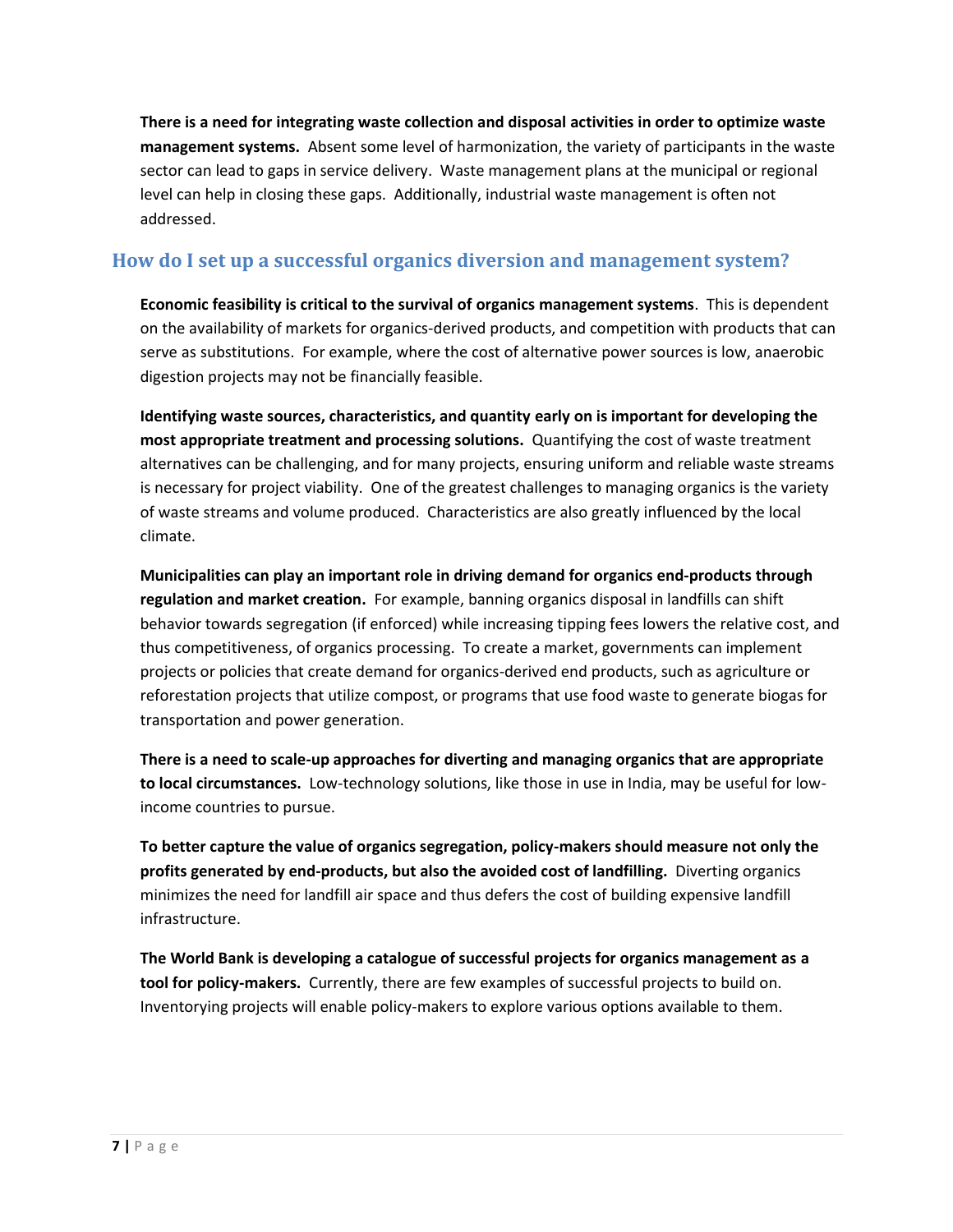## **How do I improve landfill operations and management and implement a successful gas capture project?**

**The technical solutions to most landfill management and landfill gas issues currently exist, but must be tailored to the local context.** Often, it is the political, economic or other externalities that present barriers to implementation. Existing landfills will require different strategies than new landfills. When considering new landfills, planners should also consider how future diversion efforts could affect landfill management by, for example, reducing landfill gas. Waste-to-energy facilities specifically often fail in developing countries because many technologies are not suited to the local context. It is important for the CCAC to know which technologies are appropriate to better advise cities.

**There are many issues surrounding technical capacity that should be considered when developing landfills.** Is there *local* capacity to improve waste disposal and landfill gas capture? Is there an experienced entity that can guide not only the construction, but the *operation* of the facility? If there is limited capacity for landfill management and operation, it will be difficult to identify capable entities for advanced management practices such as segregation and anaerobic digestion.

**Waste-to-energy facilities may not be profitable, especially considering the decline of revenues from the Clean Development Mechanism.** There needs to be a new approach to determining the value of these facilities, such as using a long-term cost analysis, or other ways of extracting value from landfills, such as reclaiming the land area or mining landfills for materials.

**The regulatory framework surrounding landfills is important for the success of projects**. Regulations should evolve alongside technology, and enforcement of regulations is critical.

**Landfill design, construction and operation should all be captured in one, transparent contract to maintain a single point of responsibility.** This avoids an exchange of blame when something does not go according to plan.

## **Financing Mechanisms**

Speakers introduced various types of financing offered by multilateral development banks and innovative financing approaches through private sector participation specific to the waste sector. Participants agreed that in promoting private sector investment in MSW, the CCAC should include organizations that represent the private sector, such as the International Finance Corporation (IFC) and the private sector arms of the multi-lateral development banks. Participants noted that business models are locally specific, and suggested the CCAC consider how it can provide assistance to help overcome the challenges to MSW financing generally, and to attract private sector participation specifically. They also suggested thinking through how implementation of MSW projects can be scaledup, and how common challenges can be best addressed through the initiative.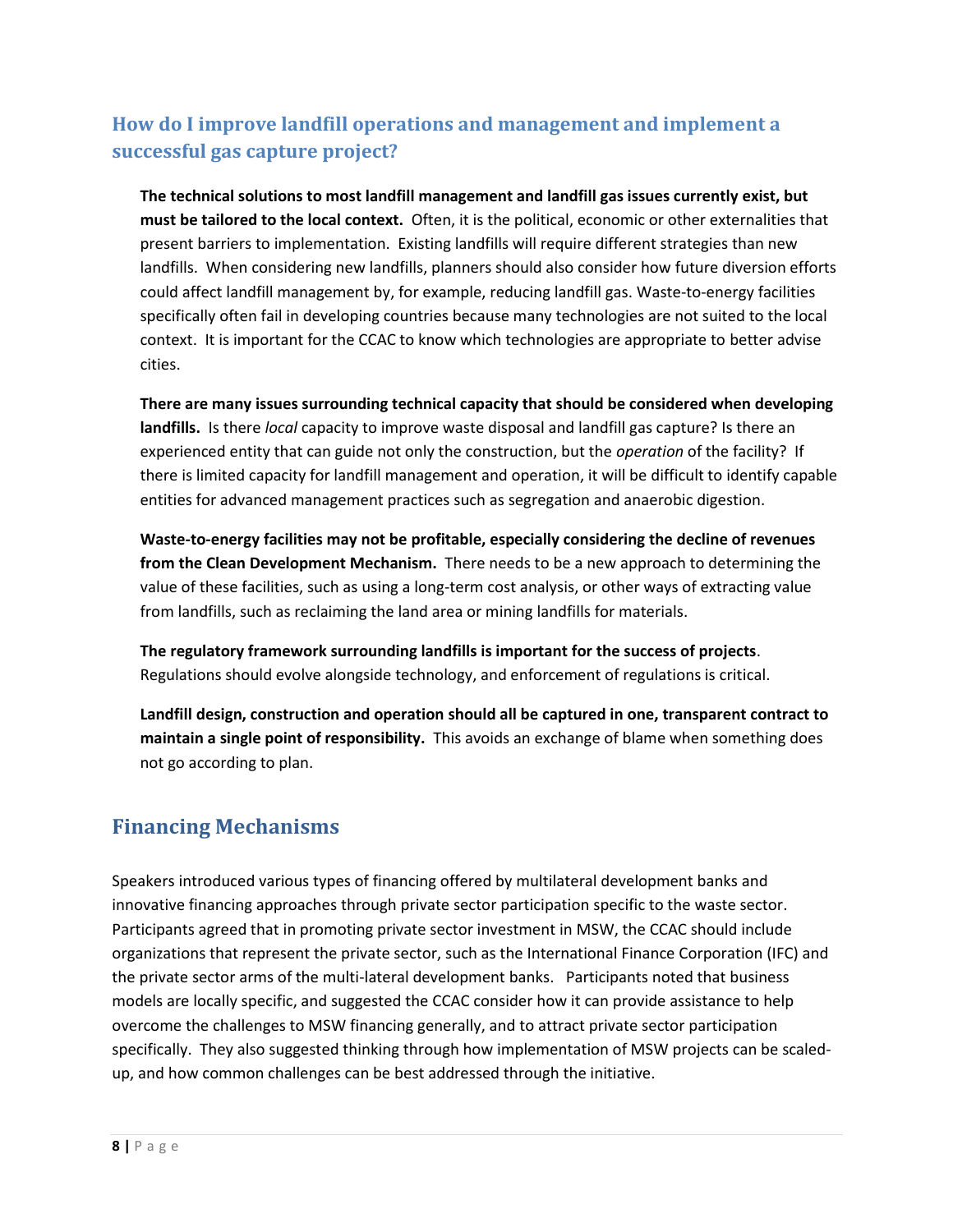## **World Bank Financing: Overview and Innovative Approaches to [Methane] Finance for Solid Waste -** Farouk Banna and Sintana Vergara, the World Bank

The World Bank provides funding to national and sub-national governments for solid waste activities in the form of grants and zero-interest loans for low-income countries through the IDA. It also provides low-interest loans for low to mid-income countries through the IBRD. Non-financial support includes economic and sector work-studies, as well as technical assistance. The World Bank deals directly with Ministers of Finance, and is driven by Country Assistance Strategies. The national governments, in cooperation with the World Bank, determine the priorities for financing. In the last decade, the World Bank has invested \$2.9 billion in solid waste, with more than 68% of this funding in the form of investments (grants and loans). This portfolio has been growing over time.

The World Bank introduced a new type of financing called **results-based financing**, which funds *outcomes* (verified provision of services resulting from infrastructure development) rather than *inputs* (construction costs of infrastructure development).In this model, service providers fund their own infrastructure developments with a commitment from the World Bank to provide a pre-determined level of funding conditional on independently verified results – specifically, the provision of service. Results-based financing offers the potential to incentivize a range of MSW management activities, with beneficiaries at various levels – including national governments, the private sector and local communities.

The World Bank presented two project examples: A results-based incentive scheme in Ningbo, China where the municipality through an IBRD loan provides financial reward to neighborhood resident committees to enhance the quantity and quality of source-separated waste. A Nepal output-based aid project on the other hand provides financial subsidies to municipal governments conditional to improvement in collection of solid waste fees in exchange for high quality service.

The World Bank is developing financing tools for the CCAC. The presenters highlighted two in particular: the *results-based financing mechanism* customized for CCAC participating cities, and *capacity building tools on financing*, such as a handbook on best practices in landfill gas financing and a guide to regulatory and financial aspects of composting.

#### **Private sector participation for Waste Management** - Jessica North, on behalf of UNEP-IETC

Waste management is a significant cost for developing countries, with 20-50% of the recurring budget for municipalities spent to cover just 50% of the urban population. Private sector participation is thus key for improving service delivery, generating investments and improving the efficiency of services.

The speaker described four models for private sector partnership in solid waste management and ownership, emphasizing that these models must be well integrated with existing domestic systems: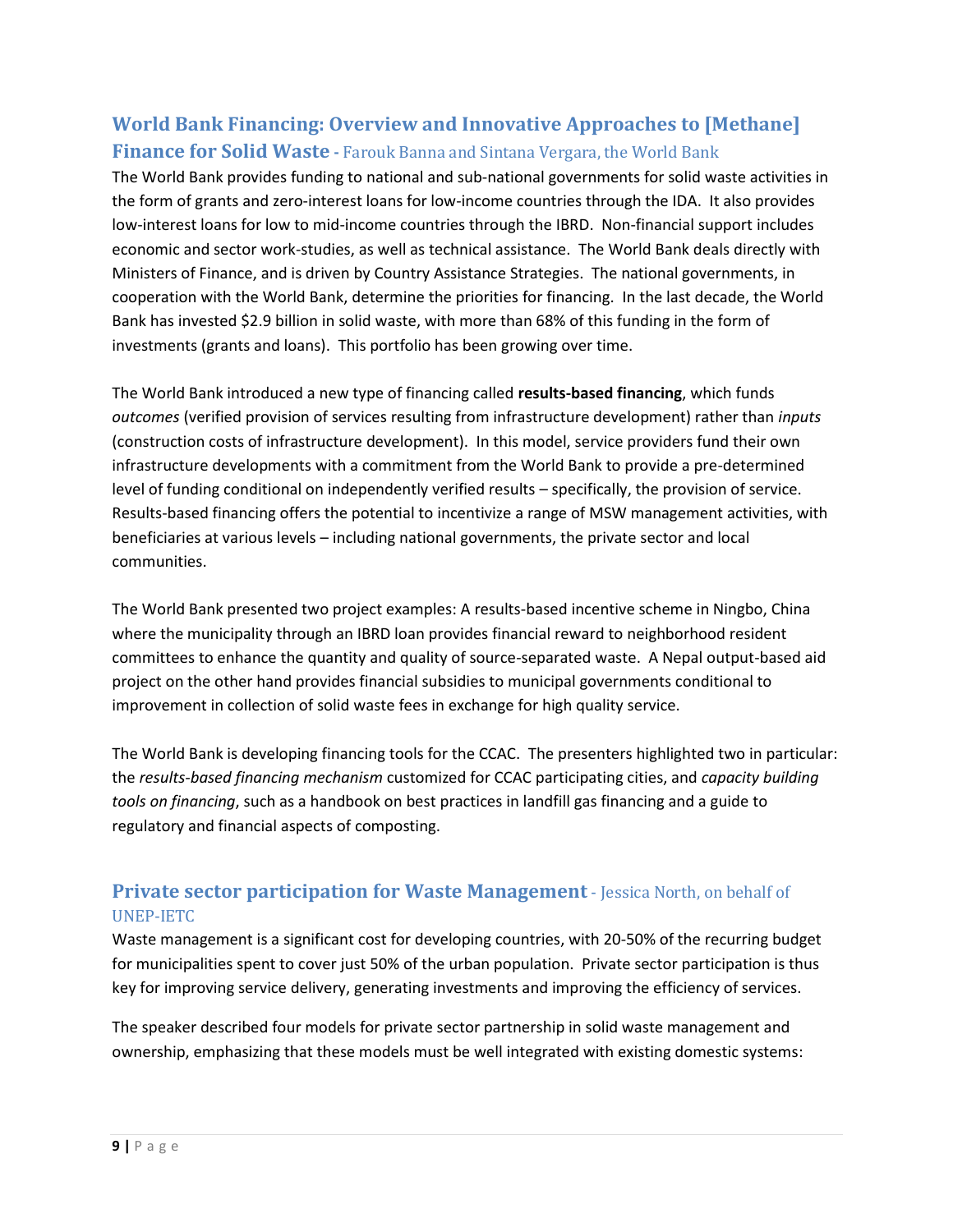**Open Competition (market-based system):** This system is regulated by the government but owned by the private sector. The private sector also makes all decisions regarding capacity.

**Franchise (commercial waste or MSW collection):** In this system, the government awards longterm contracts and charges a licensing fee. There is competition but the system is partially monopolized. Both the government and private sector can own facilities, but capacity decisions are made by the government. Customers pay for services.

**Concession (full concession contract, build-own-operate-transfer, or build-operate-transfer):** Long-term contracts are awarded through a competitive tender. The government guarantees the volume of waste delivered to facilities. There is a monopoly in the sector, but both the public and private sector can own the facilities. The government or customers pay for services.

**Contracting (transfer and disposal, solid waste collection, operation and maintenance, and supply of equipment):** Short-term contracts are offered through competitive tenders. The government owns the facilities and pays for services.

The private sector has been participating in solid waste management projects in Asia for many years through the above models. The success of these partnerships has been dependent on the presence of appropriate institutional and regulatory frameworks, as well as proper risk allocation between the two sectors. Monitoring of services is also important for ensuring firms comply with contracts and provide efficient, cost-effective services. Importantly, legal input is necessary for ensuring contracts are designed to facilitate a flexible partnership that promotes service delivery and creates the certainty that businesses need to flourish. Finally, economic incentives should be developed that attract private sector participation while offering environmental and social protections for vulnerable groups.

#### **Public Private Partnership in the Waste Sector** - Gary Crawford, Veolia Environmental Services, International Solid Waste Association (ISWA)

A **private finance initiative** (PFI) is a form of public-private partnership that combines concession agreements with government grants. A PFI offers the following benefits:

- The municipality benefits by utilizing the resources and experience of the private firm for the design, implementation, management and operation of MSW services.
- $\bullet$ The municipality transfers the responsibility for various components of MSW services under a single entity and is able to monitor the performance of the firm through third party verification.
- The private firm can be required to meet specific performance criteria and to continuously invest in service improvements over the course of a long-term service contract.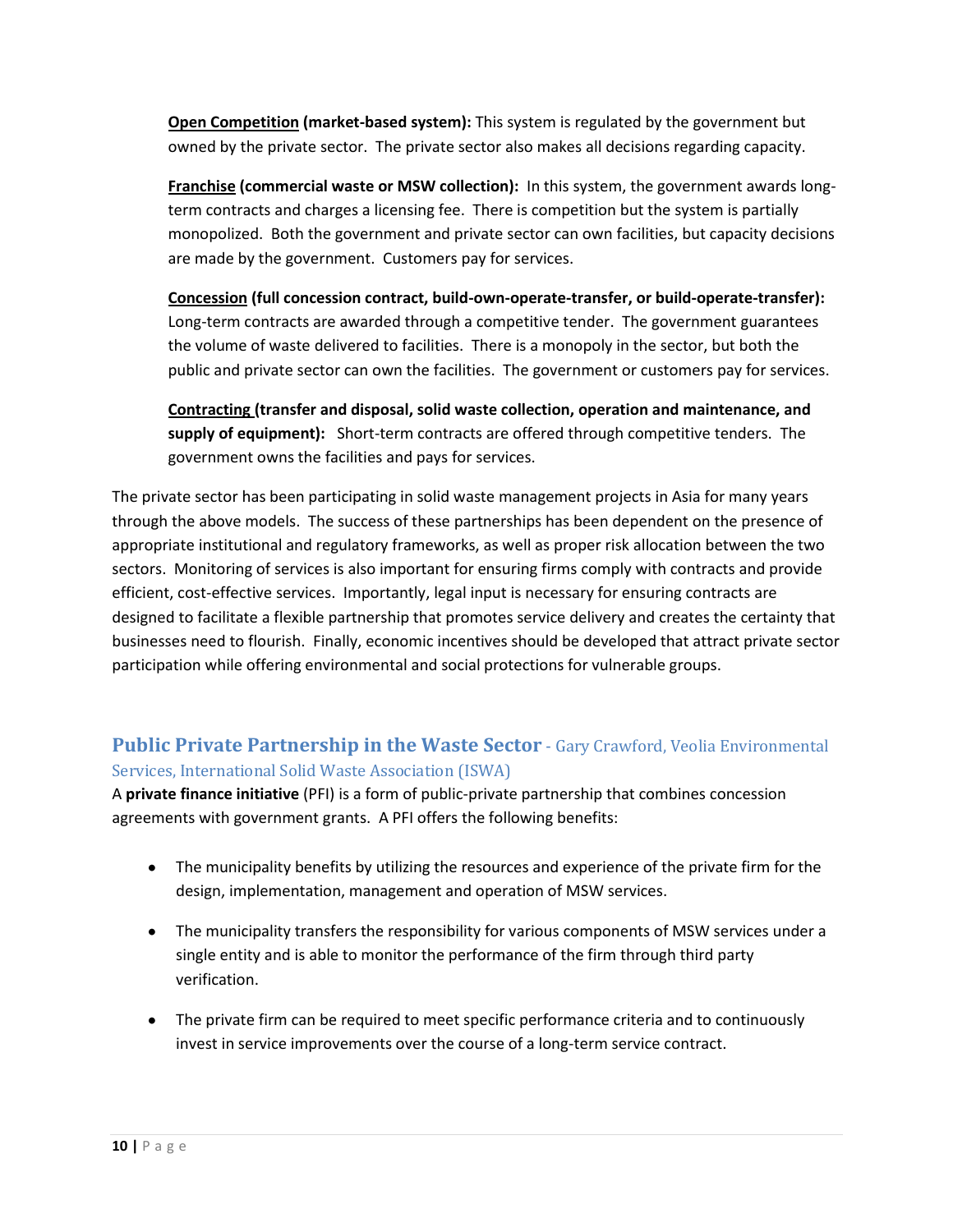- Essential risks can be transferred to the private firm, or shared by the parties. During the  $\bullet$ procurement process for example, the risk of cost overruns and lost revenue from late delivery are assumed by the private sector.
- Private construction of facilities eliminates the need for public funding of capital expenditures.

Successful public-private partnerships are dependent on strong political leadership, public support and a clear understanding from the onset that both the government and private firms want to build a longterm partnership. Employees must also receive the appropriate training to build local capacity for participation in the sector. Since the informal sector typically plays a significant role in the provision of waste management services, their integration in the formal sector must be considered in advance. Finally, it may be useful to phase-in large capital projects.

## **Working Lunch – City Session**

Cities were invited to share feedback on the city waste assessments and participation in the CCAC during a closed discussion. Facilitators Terry Willis and Ricardo Cepeda, C40, provided excerpts from the discussion as follows:

**For most developing cities, SLCP reduction is not yet a priority** or a driver for participation in the CCAC MSW initiative. Participants are interested in improving their waste management systems, accessing financing mechanisms and receiving technical assistance.

**The CCAC needs to more clearly communicate its capacity to deliver technical assistance**, including areas of expertise, partners, and deliverables provided to cities. Accordingly, cities have identified priorities and opportunities for engagement, but are unclear on whether the CCAC can provide needed assistance. Cities were encouraged to communicate their needs to the CCAC to help determine how the initiative can facilitate access to resources for addressing these needs.

**The CCAC plays a valuable role in securing political buy-in and building city-to-city networks that foster horizontal collaboration.** When sharing best practices, it is important to remember that solutions are contextualized to local conditions. Many waste management representatives struggle to generate buy-in from mayors and city governments. By generating international recognition for city actions, the CCAC can help generate local buy-in.

**The ultimate goal is project implementation and financial sustainability, which can be best achieved by engaging city officials directly throughout the process.** It is essential that all studies and technical assistance be conducted with the direct cooperation of the local government. This ensures implementers understand the local context and capture existing knowledge and capacities. Conducting studies without local partners can lead to recommendations that are difficult to implement. Many cities have an abundance of studies that did not lead to implementation. Working with officials directly will help move projects from the shelf into the implementation pipeline. Since many assistance programs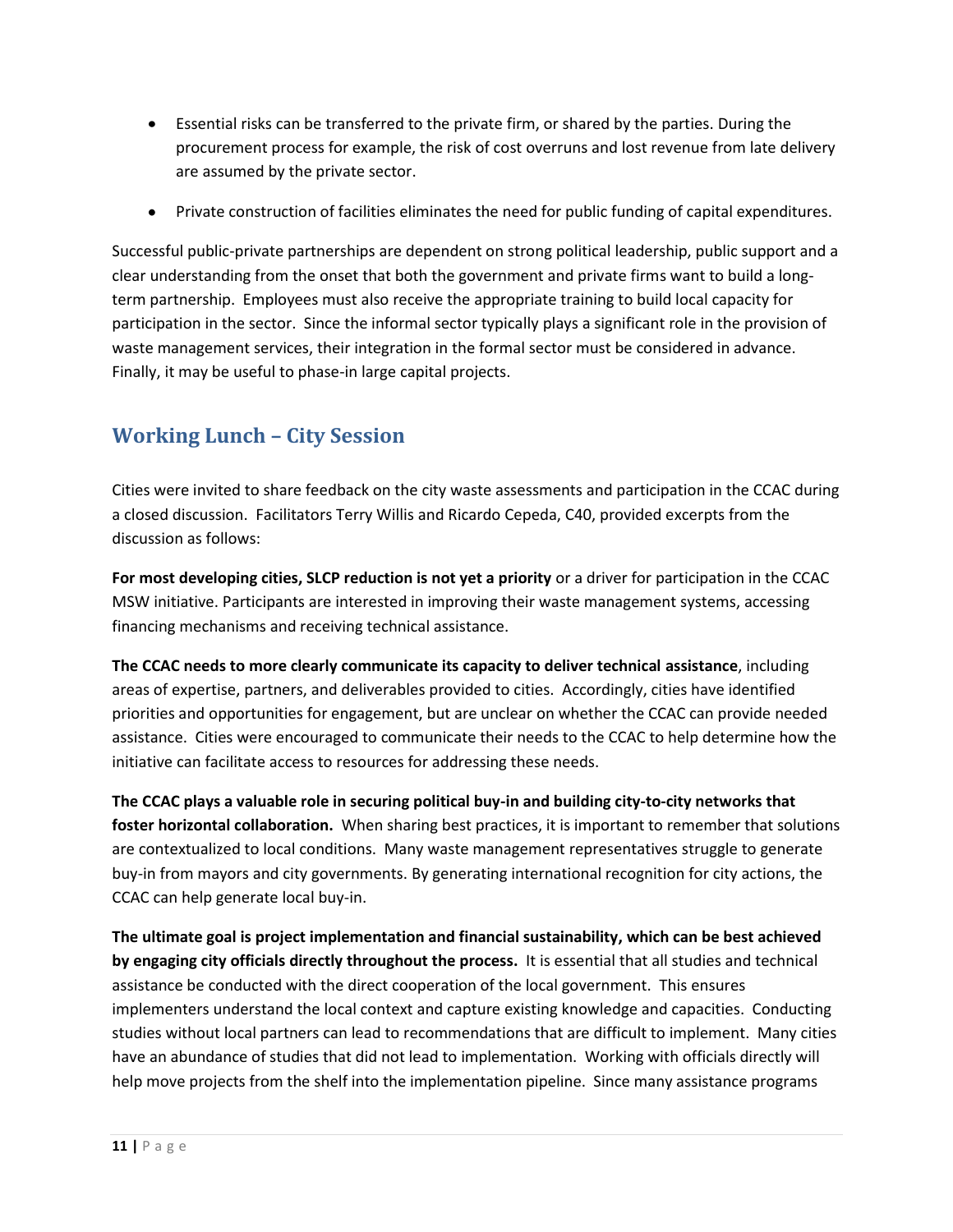lack continuity when funding is over, it is essential to ensure projects launched through the initiative are sustainable.

**International financing can be difficult to access.** Some cities have challenges accessing World Bank financing as it needs to come through their countries. Alternately, JICA funding is sometimes passed directly to cities, and can at times be easier to secure than if passed through the national level.

### **Working Lunch – Private Sector Session**

During an informal break-out session led by Gary Crawford, Veolia Environmental Services/ISWA, participants discussed how to engage the private sector in the CCAC municipal solid waste initiative.

All participants agreed that it was essential to have the private sector involved in the initiative. The private sector has experience in designing, building, operating and financing MSW infrastructure required by cities. The private sector can be called upon to advise the CCAC and share its experience and expertise.

#### **Private sector engagement in the CCAC municipal solid waste initiative**

A suggestion was made to **consider the establishment of a pool of regional private sector experts** that could be contacted by initiative partners.

**The private sector and the CCAC must provide neutral technical advice to initiative participants.** City officials have in the past been visited by various technology providers for waste treatment, and did not have the technical capacity to assess these alternatives. Likewise, CCAC should provide information on successful policies and technologies to address a city's MSW priorities, but should take care not to highlight or favor only one option.

**The private sector can provide input into the initiative's knowledge base and build local capacity** in technical areas such as organic waste collection and treatment. National Waste Associations and government-to-government efforts in pilot countries could be helpful with this effort.

Active participation may be possible by some larger firms without reimbursement, but **some financial support may be required to enable smaller firms to participate** in activities.

#### **Subject areas for private sector input**

Participants suggested the private sector provide input into the following areas:

- Integrated waste management experience
- Public Private Partnership experience
- Examples of implementation of financial incentives for MSW projects

As the pricing for CERs from CDM projects has dropped considerably in the past year, **there will need to be other incentives for implementation** of improved waste management practices and infrastructure.